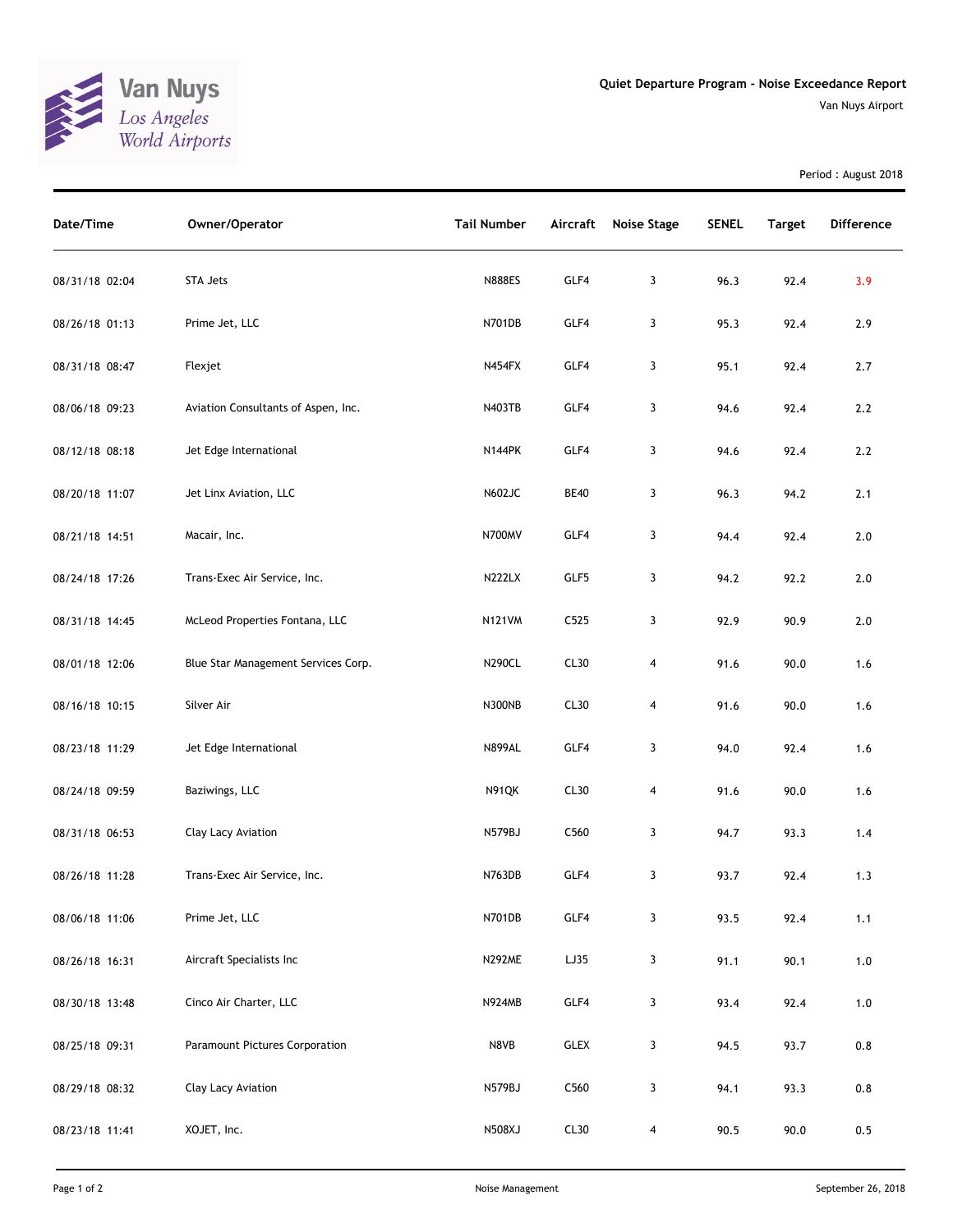

Period : August 2018

| Date/Time      | Owner/Operator           | <b>Tail Number</b> | Aircraft          | Noise Stage | <b>SENEL</b> | <b>Target</b> | <b>Difference</b> |
|----------------|--------------------------|--------------------|-------------------|-------------|--------------|---------------|-------------------|
| 08/16/18 10:09 | Golden State Jet, LLC    | <b>N510TL</b>      | <b>BE40</b>       | 3           | 94.6         | 94.2          | 0.4               |
| 08/14/18 08:27 | PMC Global, Inc.         | <b>N168PK</b>      | GLF4              | 3           | 92.7         | 92.4          | 0.3               |
| 08/15/18 17:48 | Wilmington Trust Company | <b>N550WT</b>      | GLF4              | 3           | 92.7         | 92.4          | 0.3               |
| 08/25/18 17:06 | OVG Aviation, LLC        | <b>N180VG</b>      | F <sub>2</sub> TH | 3           | 91.3         | 91.2          | 0.1               |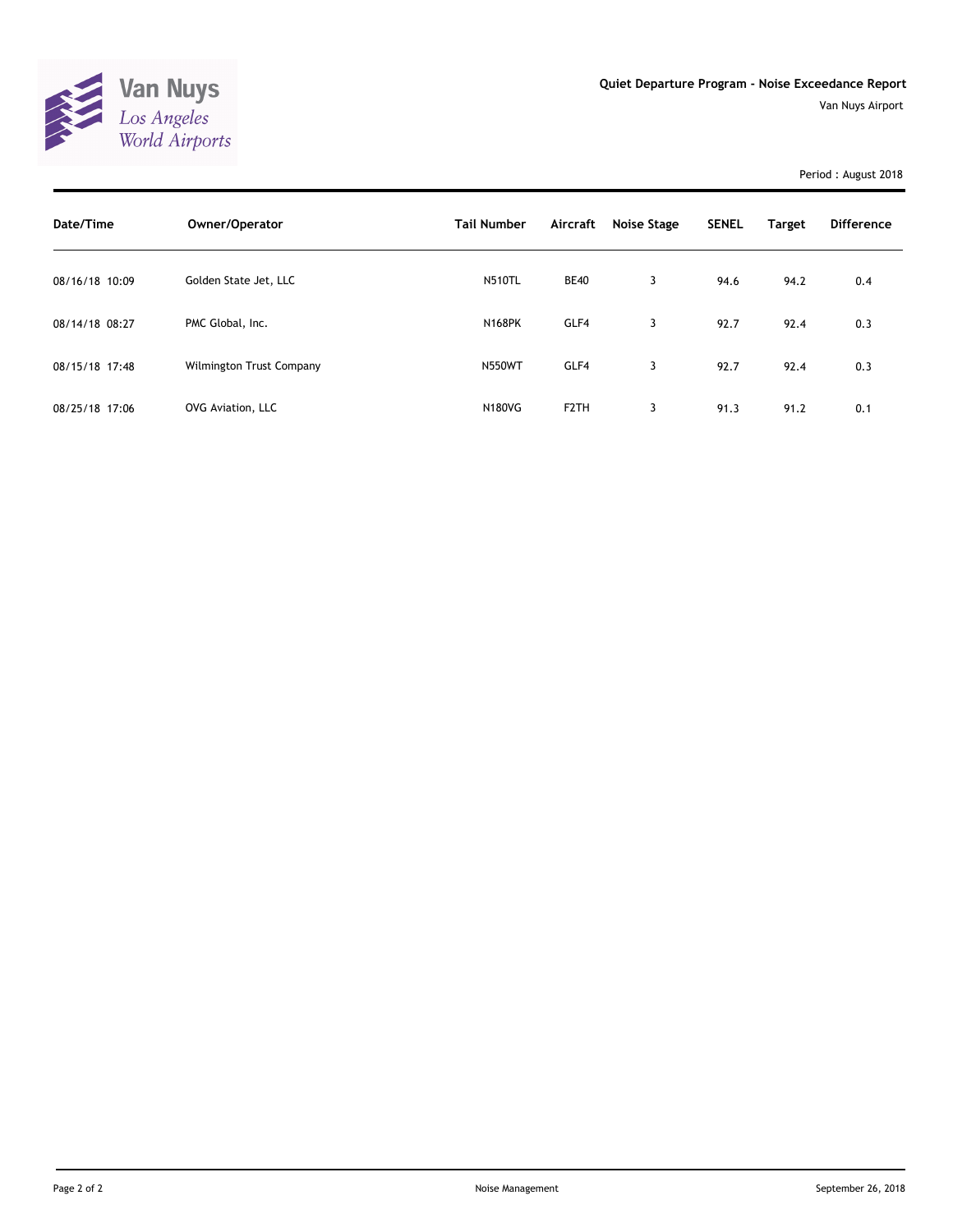

Period : August 2018

| Owner/Operator                      | <b>Departures Exceeding</b><br><b>Target Noise Level</b> | <b>Total Southbound</b><br>Jet Departures |
|-------------------------------------|----------------------------------------------------------|-------------------------------------------|
| Trans-Exec Air Service, Inc.        | $\mathbf{2}$                                             | 7                                         |
| Prime Jet, LLC                      | $\mathbf{2}$                                             | 9                                         |
| Clay Lacy Aviation                  | $\mathbf{2}$                                             | 53                                        |
| Jet Edge International              | $\mathbf{2}$                                             | 73                                        |
| Aircraft Specialists Inc            | $\mathbf{1}$                                             | $\mathbf{1}$                              |
| Aviation Consultants of Aspen, Inc. | 1                                                        | 1                                         |
| Blue Star Management Services Corp. | $\mathbf{1}$                                             |                                           |
| Wilmington Trust Company            |                                                          |                                           |
| Paramount Pictures Corporation      |                                                          | 2                                         |
| PMC Global, Inc.                    |                                                          | 2                                         |
| Baziwings, LLC                      |                                                          | 3                                         |
| Macair, Inc.                        |                                                          | 3                                         |
| Cinco Air Charter, LLC              |                                                          |                                           |
| Jet Linx Aviation, LLC              |                                                          | 5                                         |
| McLeod Properties Fontana, LLC      |                                                          | 5                                         |
| OVG Aviation, LLC                   |                                                          | 5                                         |
| <b>STA Jets</b>                     |                                                          | 17                                        |
| Golden State Jet, LLC               |                                                          | 20                                        |
| XOJET, Inc.                         |                                                          | 59                                        |
| Silver Air                          |                                                          | 74                                        |
| Flexjet                             | 1                                                        | 81                                        |
| 214BM, LLC                          | 0                                                        | $\mathbf{1}$                              |
| 26 North Aviation, Inc.             | 0                                                        | 1                                         |
| 45-501, LLC                         | 0                                                        |                                           |
| 5664 Chalon, LLC                    | 0                                                        |                                           |
| 797BD, LLC                          | 0                                                        |                                           |
| Abbott Laboratories, Inc.           | 0                                                        |                                           |
| Abelag Aviation SA                  | 0                                                        |                                           |
| Acabel, LLC                         | 0                                                        |                                           |
| Ace Charter Express                 | 0                                                        |                                           |
| <b>ACshares Aviation Group</b>      | 0                                                        |                                           |
| Aero Jet Services, LLC              | 0                                                        | 1                                         |
| Aero Way, Inc.                      | 0                                                        |                                           |
| Aeromedevac, Inc.                   | 0                                                        |                                           |
| Agassi Enterprises, Inc.            | 0                                                        |                                           |
| AH Aviation Limited                 | 0                                                        |                                           |
| Air Finance Corporation             | 0                                                        |                                           |
| Air Rutter International            | 0                                                        |                                           |
| Air7, LLC                           | 0                                                        |                                           |
| Aircraft Operations Limited         | 0                                                        | 1                                         |

The Van Nuys Airport Fly Friendly - Quiet Departure Program asks that operators of jet aircraft use manufacturer's or NBAA quiet departure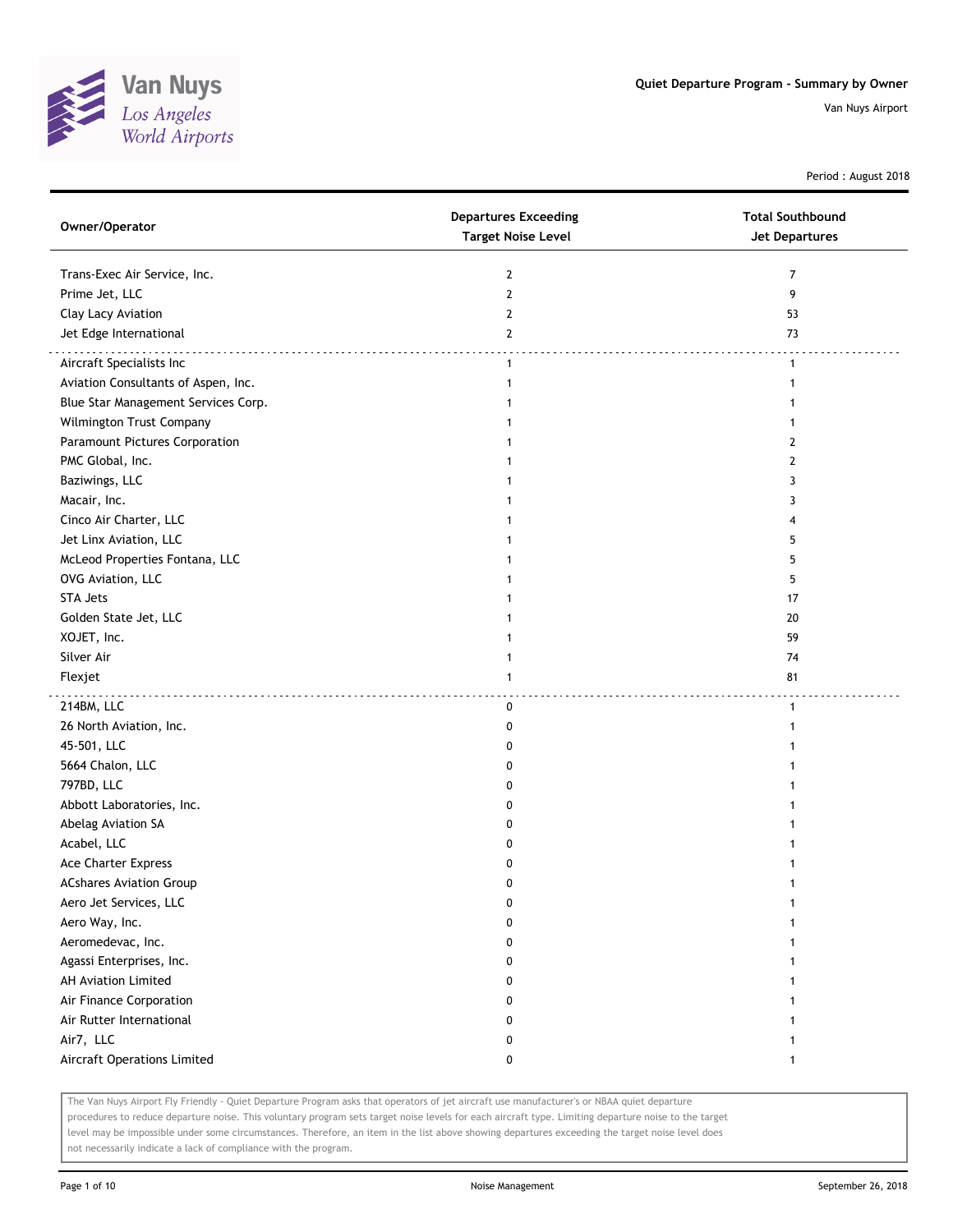

Period : August 2018

| Owner/Operator                           | <b>Departures Exceeding</b><br><b>Target Noise Level</b> | <b>Total Southbound</b><br>Jet Departures |
|------------------------------------------|----------------------------------------------------------|-------------------------------------------|
| Allen Lund Company, Inc.                 | 0                                                        | 1                                         |
| Almondine Limited                        | 0                                                        |                                           |
| AOSky Corporation                        | 0                                                        |                                           |
| AR Investments, LLC                      | 0                                                        |                                           |
| Astraeus Holding, LLC                    | 0                                                        |                                           |
| Avcon Jet AG                             | 0                                                        |                                           |
| Aviation Advisor, Inc.                   | 0                                                        |                                           |
| <b>Aviation Consultants</b>              | 0                                                        |                                           |
| Aviation Services, LLC                   | 0                                                        |                                           |
| BAC Transportation, Inc.                 | 0                                                        |                                           |
| Baker Aviation, LLC                      | 0                                                        |                                           |
| <b>BAM Aviation, LLC</b>                 | 0                                                        |                                           |
| Banc of America Leasing & Capital, LLC   | 0                                                        |                                           |
| <b>BANK OF UTAH TRUSTEE</b>              | 0                                                        |                                           |
| <b>Bannert Air</b>                       | 0                                                        |                                           |
| Banu, LLC                                | 0                                                        |                                           |
| Bay Jet, LLC                             | 0                                                        |                                           |
| BH Aviation, Ltd.                        | 0                                                        |                                           |
| <b>Black Falcon LLC</b>                  | 0                                                        |                                           |
| Blue Spruce Capital Corp.                | 0                                                        |                                           |
| <b>Bluelink Jets AB</b>                  | 0                                                        |                                           |
| BMH Air, LLC                             | 0                                                        |                                           |
| BOMBARDIER BUSINESS JET SOLUTIONS Inc.   | 0                                                        |                                           |
| Bond Aire, LLC                           | 0                                                        |                                           |
| C.C. Calzone, LLC                        | 0                                                        |                                           |
| Caesars Entertainment Operating Co., Inc | 0                                                        |                                           |
| Central Management Services II LLC       | 0                                                        |                                           |
| Central Missouri Aviation, Inc           | 0                                                        |                                           |
| Century Aviation of Colorado, LLC        | 0                                                        |                                           |
| CESSNA AIRCRAFT COMPANY                  | 0                                                        |                                           |
| CH Aircraft, LLC                         | 0                                                        |                                           |
| Charter Airlines, LLC                    | 0                                                        |                                           |
| Chartright Air, Inc.                     | 0                                                        |                                           |
| CHERRY-AIR Inc.                          | 0                                                        |                                           |
| <b>Cirrus Aviation Services</b>          | 0                                                        |                                           |
| Clementine Investments, LLC              | 0                                                        |                                           |
| Cohen Aviation Leasing, LLC              | 0                                                        |                                           |
| <b>Contour Aviation</b>                  | 0                                                        |                                           |
| Crescent Heights Sales, Inc.             | 0                                                        |                                           |
| Culbertson Aviation, LLC                 | 0                                                        |                                           |
| Dallas Jet Management Group Inc          | 0                                                        |                                           |

The Van Nuys Airport Fly Friendly - Quiet Departure Program asks that operators of jet aircraft use manufacturer's or NBAA quiet departure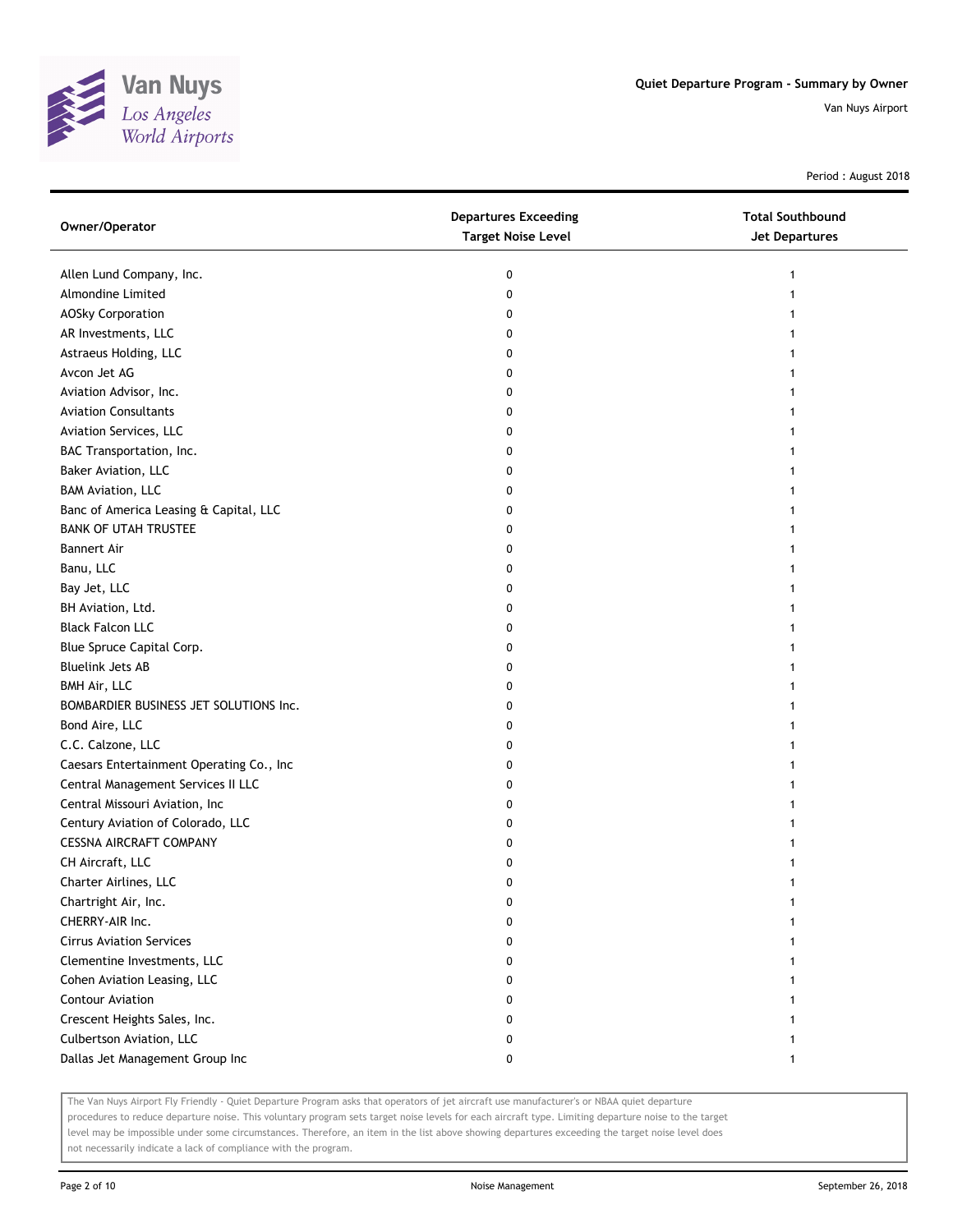

Period : August 2018

| Owner/Operator                              | <b>Departures Exceeding</b><br><b>Target Noise Level</b> | <b>Total Southbound</b><br>Jet Departures |
|---------------------------------------------|----------------------------------------------------------|-------------------------------------------|
| DC Aviation GmbH                            | 0                                                        | 1                                         |
| <b>DJ 421 LLC</b>                           | 0                                                        |                                           |
| Dole Foods Flight Operations, Inc.          | 0                                                        |                                           |
| DSC LEASING LLC                             | 0                                                        |                                           |
| E & J AIRCRAFT INC                          | 0                                                        |                                           |
| Emerson Electric Co                         | 0                                                        |                                           |
| Ernie Ball, Inc.                            | 0                                                        |                                           |
| ESK One, LLC                                | 0                                                        |                                           |
| EVA AIR LLC                                 | 0                                                        |                                           |
| ExcelAire Service, Inc.                     | 0                                                        |                                           |
| ExcelAire, LLC                              | 0                                                        |                                           |
| Execujet (UK) Ltd.                          | 0                                                        |                                           |
| Executive Flight Services, Inc.             | 0                                                        |                                           |
| Falcon 50, LLC                              | 0                                                        |                                           |
| FG AVIATION LLC                             | 0                                                        |                                           |
| <b>Finser Corporation</b>                   | 0                                                        |                                           |
| Fleet Unlimited, Inc.                       | 0                                                        |                                           |
| Flexjet, LLC                                | 0                                                        |                                           |
| <b>Flight Operations</b>                    | 0                                                        |                                           |
| Flightcraft Inc                             | 0                                                        |                                           |
| Flightworks                                 | 0                                                        |                                           |
| Fluffy Russian LLC                          | 0                                                        |                                           |
| Fox, Eric Robert                            | 0                                                        |                                           |
| Gainjet Ireland                             | 0                                                        |                                           |
| Gama Aviation Signature Aircraft Management | 0                                                        |                                           |
| Glenville Aviation, LLC                     | 0                                                        |                                           |
| Global Aviation, Inc.                       | 0                                                        |                                           |
| Goshen Air Center, Inc.                     | 0                                                        |                                           |
| Grady International, Inc.                   | 0                                                        |                                           |
| GULFSTREAM NAUTICAL LC                      | 0                                                        |                                           |
| Harth Trading Establishment                 | 0                                                        |                                           |
| HDB Aviation, LLC                           | 0                                                        |                                           |
| HGA, LLC                                    | 0                                                        |                                           |
| HJB Enterprises, LLC                        | 0                                                        |                                           |
| HOVNANYAN ARI                               | 0                                                        |                                           |
| Huston 2009, LLC                            | 0                                                        |                                           |
| Icebox Express, LLC                         | 0                                                        |                                           |
| Idemo, LLC                                  | 0                                                        |                                           |
| Information Management System Company       | 0                                                        |                                           |
| Irongate Air, LLC                           | 0                                                        |                                           |
| J.W. Childs Associates, LP                  | 0                                                        | 1                                         |

The Van Nuys Airport Fly Friendly - Quiet Departure Program asks that operators of jet aircraft use manufacturer's or NBAA quiet departure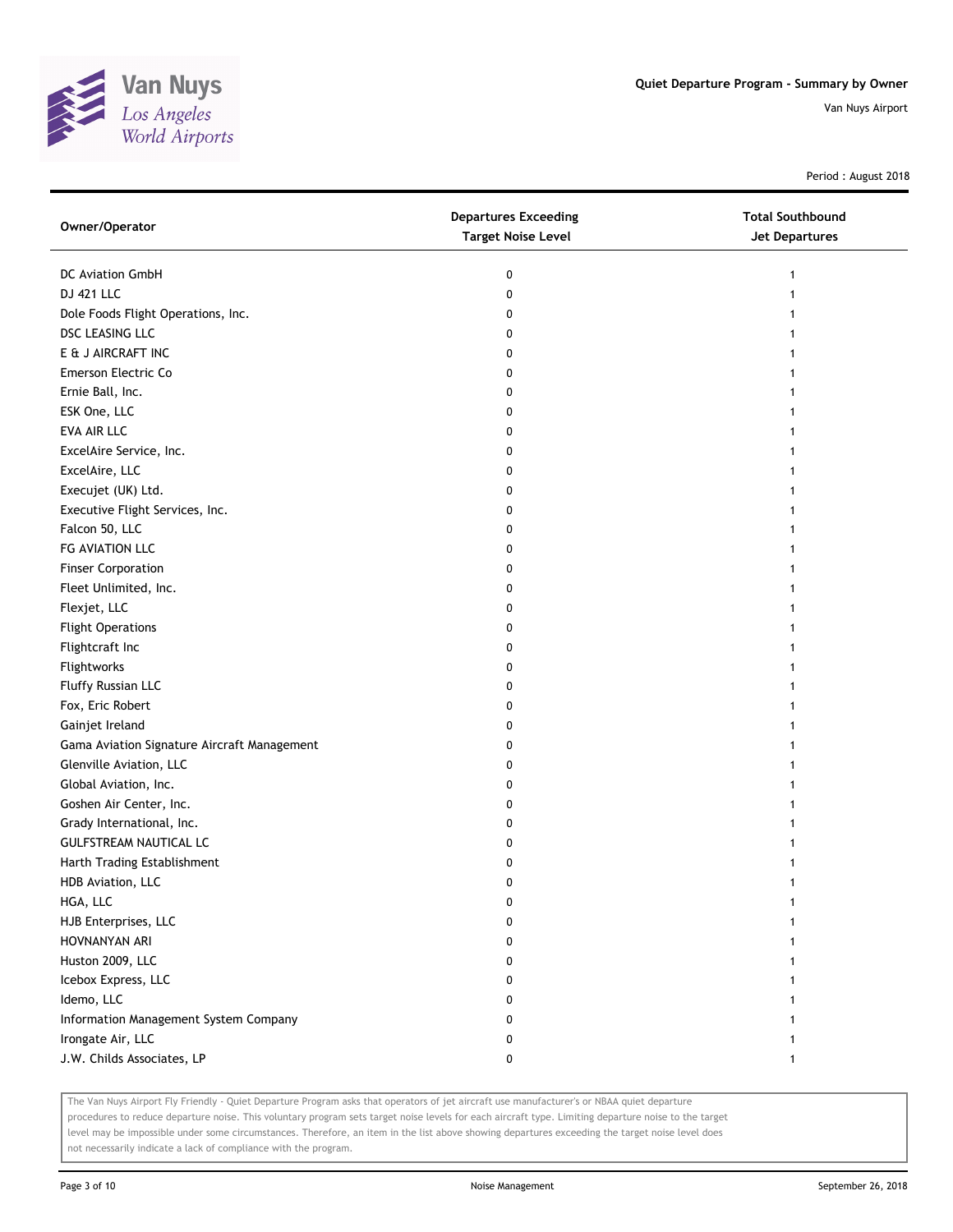

Period : August 2018

| Owner/Operator                     | <b>Departures Exceeding</b><br><b>Target Noise Level</b> | <b>Total Southbound</b><br><b>Jet Departures</b> |
|------------------------------------|----------------------------------------------------------|--------------------------------------------------|
| J4V, LLC                           | 0                                                        | 1                                                |
| Jabb Group, LLC                    | 0                                                        | 1                                                |
| Jet Aviation Flight Services, Inc. | 0                                                        |                                                  |
| Jet Charter, Inc.                  | 0                                                        |                                                  |
| Jet Management Associates, LLC     | 0                                                        |                                                  |
| JETBLUE AIRWAYS Corp.              | 0                                                        |                                                  |
| Journey Aviation                   | 0                                                        | 1                                                |
| JT Aviation Leasing Co., LLC       | 0                                                        | 1                                                |
| K&K NC Holdings, LLC               | 0                                                        | 1                                                |
| Kalihiwai Aviation, LLC            | 0                                                        |                                                  |
| Kalitta Charters, LLC              | 0                                                        |                                                  |
| Kedec Services, LLC                | 0                                                        |                                                  |
| Kent Industries, LLC               | 0                                                        |                                                  |
| Keystone Aviation, LLC             | 0                                                        |                                                  |
| Kimbal Logistics, LLC              | 0                                                        |                                                  |
| <b>KUSA Aviation</b>               | 0                                                        |                                                  |
| KW Flight, LLC                     | 0                                                        | 1                                                |
| L.J. Aviation                      | 0                                                        | 1                                                |
| L60 Aviation, LLC                  | 0                                                        |                                                  |
| Landing Gear 7, LLC                | 0                                                        |                                                  |
| Leonard Green & Partners, L.P.     | 0                                                        |                                                  |
| Leonard Green & Partners, LLC      | 0                                                        |                                                  |
| LEVY MARK I TRUSTEE                | 0                                                        |                                                  |
| Life Time Fitness Inc              | 0                                                        |                                                  |
| LNW Consulting, LLC                | 0                                                        |                                                  |
| London Air Services Ltd            | 0                                                        |                                                  |
| Lonely Bird, LLC                   | 0                                                        |                                                  |
| M C FLIGHTS LLC                    | 0                                                        | 1                                                |
| MAC 800XP, LLC                     | 0                                                        |                                                  |
| Mach One Air Charters, Inc.        | 0                                                        |                                                  |
| Maine Aviation Corp                | 0                                                        |                                                  |
| Malibu Consulting, Ltd.            | 0                                                        |                                                  |
| Maverick Air II, LLC               | U                                                        |                                                  |
| MB Aviation, LLC                   | 0                                                        |                                                  |
| <b>MC Group</b>                    | 0                                                        |                                                  |
| <b>McCoy Corporation</b>           | 0                                                        |                                                  |
| McGilvra Management Services, LLC  | 0                                                        |                                                  |
| Midland Financial Company          | 0                                                        |                                                  |
| Midlantic Jet Charters             | 0                                                        |                                                  |
| Monkey Wrench Aviation Ltd.        | 0                                                        |                                                  |
| Mountain High Aviation, LLC        | 0                                                        | 1                                                |

The Van Nuys Airport Fly Friendly - Quiet Departure Program asks that operators of jet aircraft use manufacturer's or NBAA quiet departure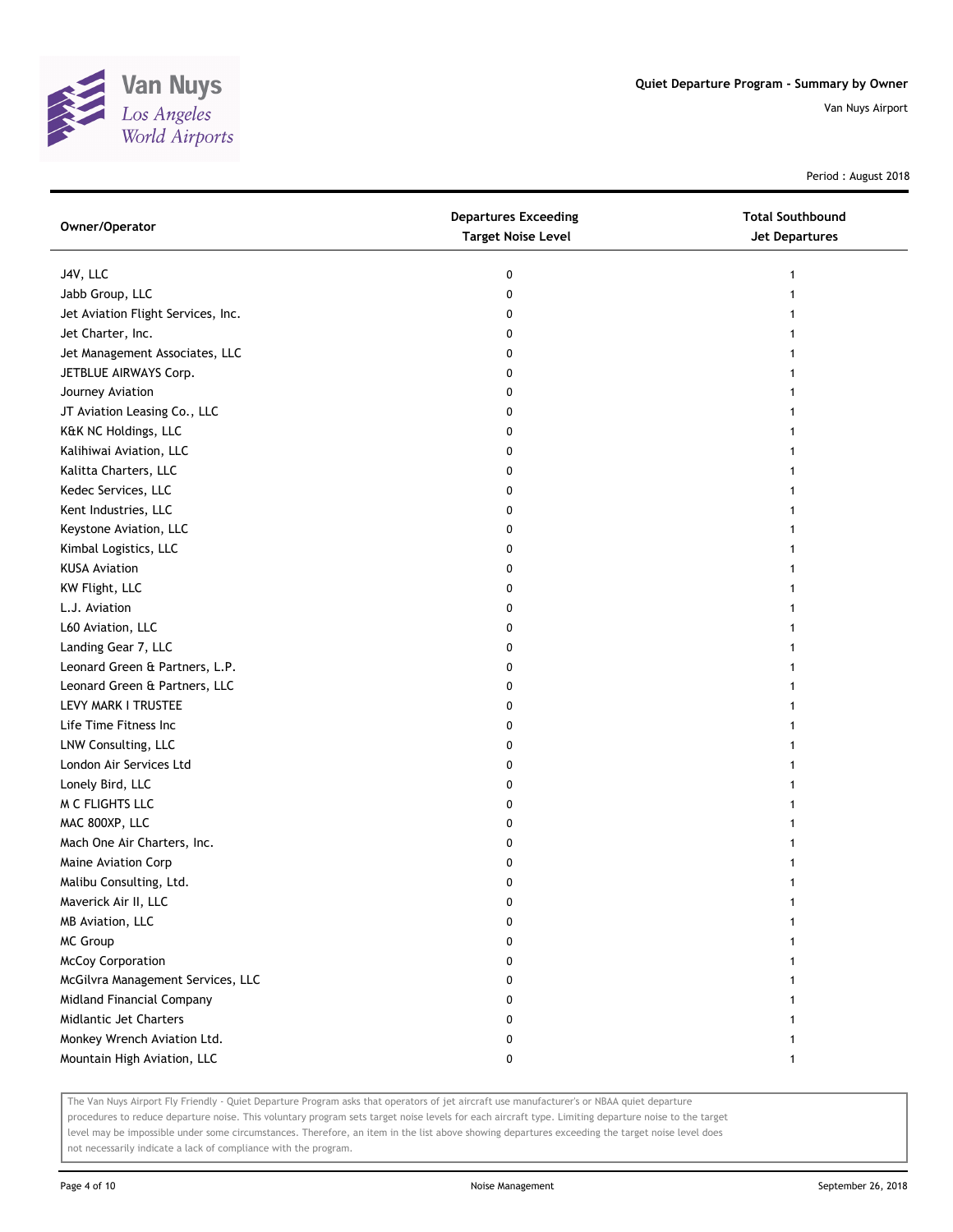

Period : August 2018

| Owner/Operator                          | <b>Departures Exceeding</b><br><b>Target Noise Level</b> | <b>Total Southbound</b><br>Jet Departures |
|-----------------------------------------|----------------------------------------------------------|-------------------------------------------|
| Mountie Financing DAC                   | 0                                                        | 1                                         |
| Mueller Industries, Inc.                | 0                                                        | 1                                         |
| Mustang 426NS, LLC                      | 0                                                        | 1                                         |
| N316VP, LLC                             | 0                                                        |                                           |
| N36MU, LLC                              | 0                                                        | 1                                         |
| N523WC LTD                              | 0                                                        | 1                                         |
| N552ME, LLC                             | 0                                                        | 1                                         |
| Najafi Aviation, LLC                    | 0                                                        |                                           |
| NASA AFRC                               | 0                                                        |                                           |
| NCI Group, Inc.                         | 0                                                        |                                           |
| NetJets Europe                          | 0                                                        |                                           |
| Newport Aviation                        | 0                                                        |                                           |
| NicholasAir                             | 0                                                        |                                           |
| Nike, Inc.                              | 0                                                        |                                           |
| North Point Aviation, LLC               | 0                                                        | 1                                         |
| <b>ONEflight International</b>          | 0                                                        | 1                                         |
| PAP Aviation, LLC                       | 0                                                        |                                           |
| <b>Petty Enterprises</b>                | 0                                                        |                                           |
| PHD Interplanetary, LLC                 | 0                                                        |                                           |
| Platinum Equity, LLC                    | 0                                                        |                                           |
| <b>Priester Aviation</b>                | 0                                                        |                                           |
| Prometeo Projectos Ejecutivos, SA de CV | 0                                                        |                                           |
| Punta Pacifico I, LLC                   | 0                                                        |                                           |
| Quart 2C, LLC                           | 0                                                        |                                           |
| Rainbow Aviation, Ltd.                  | 0                                                        | 1                                         |
| Raven Aviation II, LLC                  | 0                                                        | 1                                         |
| <b>Redpoint Ventures</b>                | 0                                                        |                                           |
| REPUBLIC AIRLINES                       | 0                                                        |                                           |
| Richbuilt Construction, LLC             | 0                                                        |                                           |
| <b>Ritte Company</b>                    | 0                                                        |                                           |
| Royal Air Freight, Inc.                 | 0                                                        |                                           |
| RPM Aviation Holdings, LLC              | 0                                                        |                                           |
| RPS Holdings, Inc.                      | 0                                                        | 1                                         |
| Running Water Land and Cattle Company   | 0                                                        |                                           |
| Sands Aviation, LLC                     | 0                                                        |                                           |
| SCHREIBER CHARLES J JR TRUSTEE          | 0                                                        |                                           |
| Scout Aviation II, LLC                  | 0                                                        |                                           |
| Select Aero                             | 0                                                        |                                           |
| Sentry Ridge Aviation, LLC              | 0                                                        |                                           |
| SF AVIATION 5265 LLC                    | 0                                                        |                                           |
| Shally Enterprises, LLC                 | 0                                                        | 1                                         |

The Van Nuys Airport Fly Friendly - Quiet Departure Program asks that operators of jet aircraft use manufacturer's or NBAA quiet departure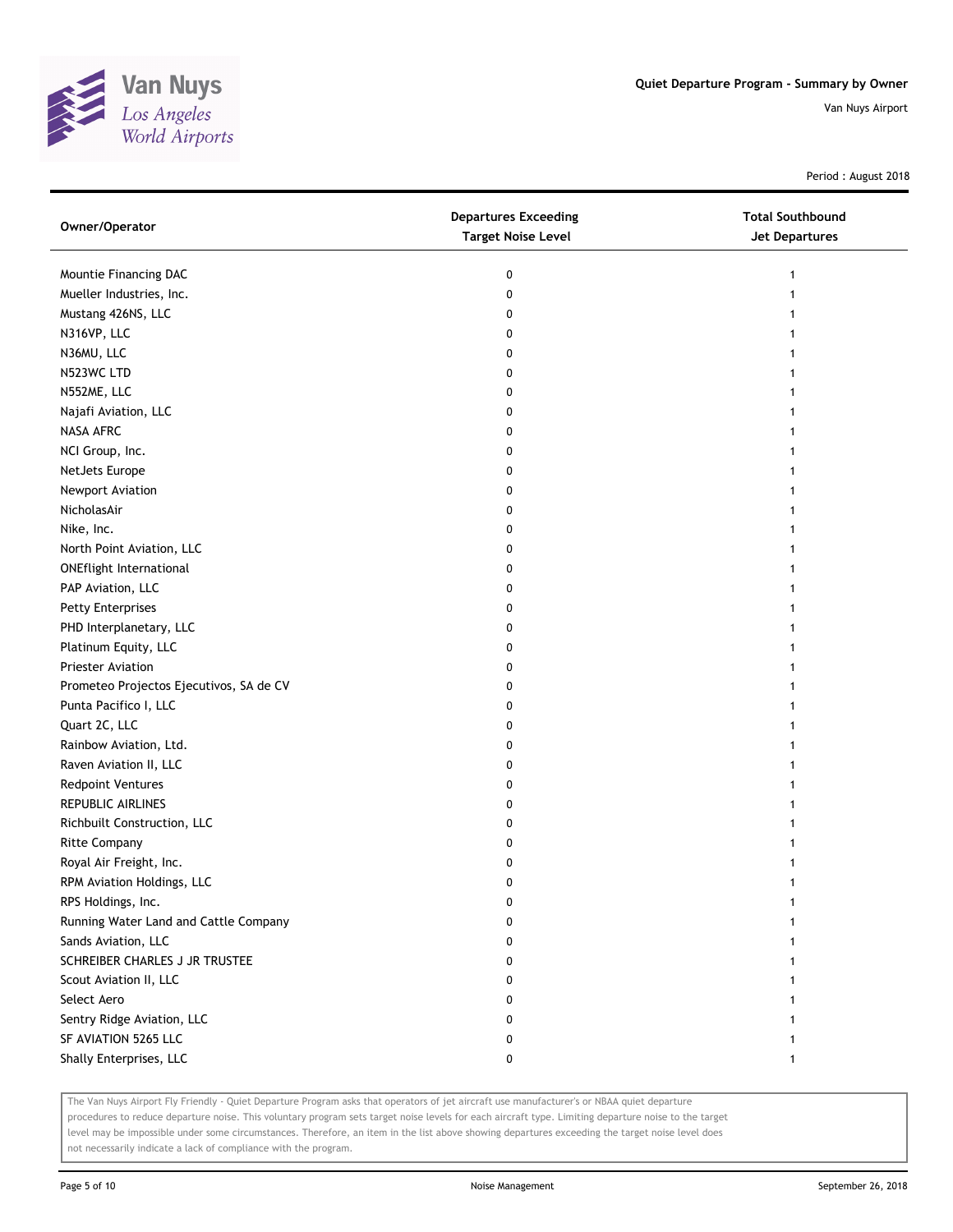

Period : August 2018

| Owner/Operator                        | <b>Departures Exceeding</b><br><b>Target Noise Level</b> | <b>Total Southbound</b><br>Jet Departures |
|---------------------------------------|----------------------------------------------------------|-------------------------------------------|
| Six Ten Group, LLC                    | 0                                                        |                                           |
| Sky River Consulting, LLC             | 0                                                        |                                           |
| SkyWest Airlines USA                  | 0                                                        |                                           |
| Southwest Aircraft Charter, LC        | 0                                                        |                                           |
| SPG Frank Group                       | 0                                                        |                                           |
| SRPB, LLC                             | 0                                                        |                                           |
| <b>Starbase Aviation</b>              | 0                                                        |                                           |
| Sterling Aviation, Inc.               | 0                                                        |                                           |
| STK Air, LLC                          | 0                                                        |                                           |
| Summit Aviation, Inc                  | 0                                                        |                                           |
| Superior Air Charter, LLC             | 0                                                        |                                           |
| TAG Aviation (UK), Ltd.               | 0                                                        |                                           |
| Tamarack Flight Management            | 0                                                        |                                           |
| Tango Air, Inc                        | 0                                                        |                                           |
| Tempus Aircraft Sales & Service, LLC  | 0                                                        |                                           |
| Threshold Technologies, Inc.          | 0                                                        | 1                                         |
| Tierra Dulce, LLC                     | 0                                                        |                                           |
| Tradewinds Flight Services, LLC       | 0                                                        |                                           |
| Transnet Aviation Group, LLC          | 0                                                        |                                           |
| Ultra-Lux Jets, Inc.                  | 0                                                        |                                           |
| <b>United States Steel Corp</b>       | 0                                                        |                                           |
| Universal Funding Corporation         | 0                                                        |                                           |
| Valley Logistics, LLC                 | 0                                                        |                                           |
| VELOCITY AIRCRAFT LLC                 | 0                                                        |                                           |
| Wanger Jones Helsley PC               | 0                                                        |                                           |
| Watch Hill Capital, LLC               | 0                                                        |                                           |
| Waypoint Partners, LLC                | 0                                                        |                                           |
| Webster Air, LLC                      | 0                                                        |                                           |
| WELLS FARGO BANK NORTHWEST NA TRUSTEE | 0                                                        |                                           |
| West Air (USA)                        | 0                                                        |                                           |
| West Coast Charters, Inc.             | 0                                                        |                                           |
| Wheels Up                             | 0                                                        |                                           |
| Wilshire Associates, Inc.             | 0                                                        |                                           |
| Wolff M2, LLC                         | 0                                                        |                                           |
| Woodhill Aviation                     | 0                                                        |                                           |
| Adams Office, LLC                     | 0                                                        | 2                                         |
| AeroSafin, SA                         | 0                                                        | 2                                         |
| AF Equity Partners, LLC               | 0                                                        | 2                                         |
| Air Lease Corporation                 | 0                                                        | $\overline{2}$                            |
| A-OK Jets, Inc.                       | 0                                                        | $\overline{2}$                            |
| Aviation Consultants, Inc.            | 0                                                        | $\mathbf{2}$                              |
|                                       |                                                          |                                           |

The Van Nuys Airport Fly Friendly - Quiet Departure Program asks that operators of jet aircraft use manufacturer's or NBAA quiet departure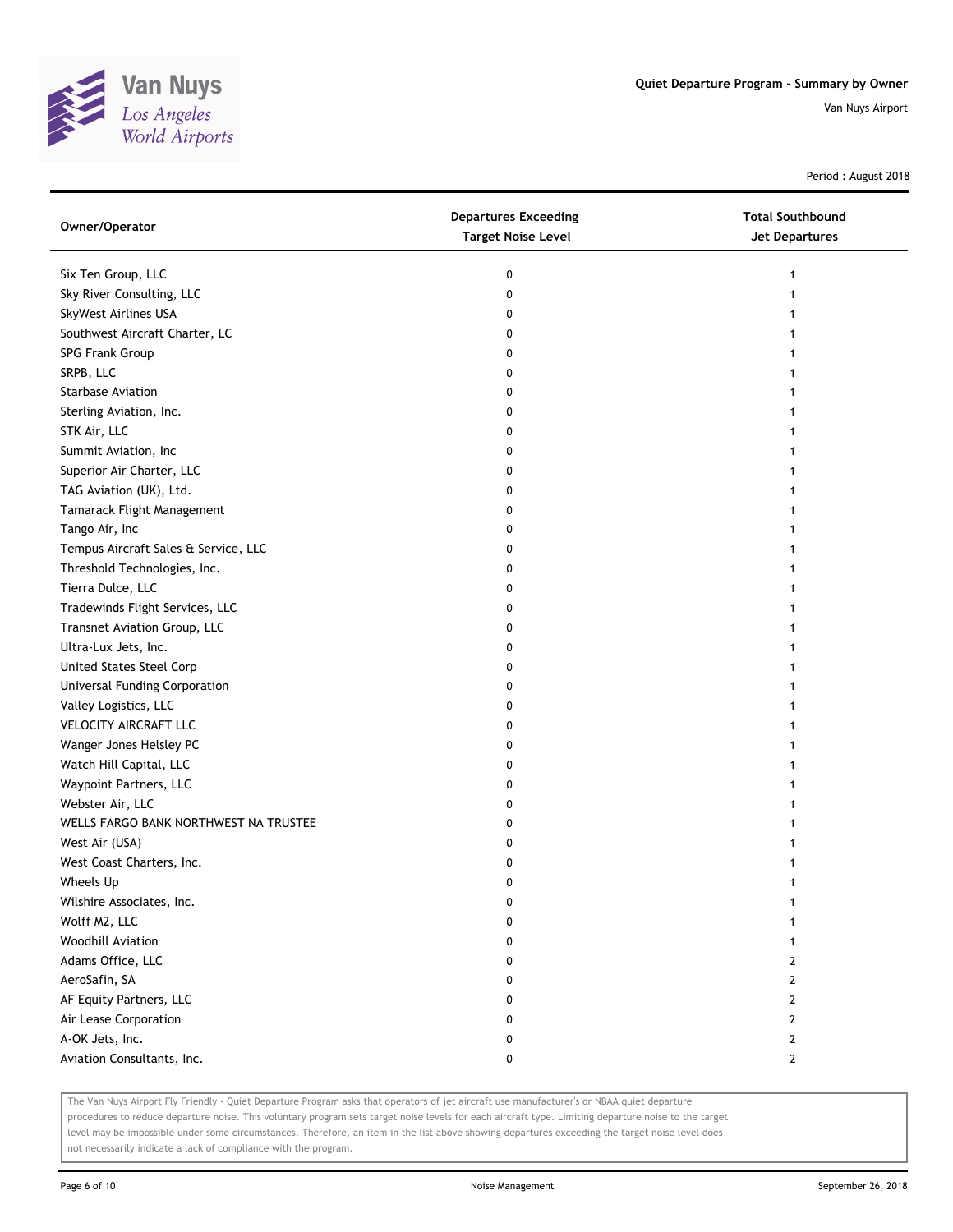

Period : August 2018

| Owner/Operator                             | <b>Departures Exceeding</b><br><b>Target Noise Level</b> | <b>Total Southbound</b><br>Jet Departures |
|--------------------------------------------|----------------------------------------------------------|-------------------------------------------|
| Axcess Aviation Maintenance Svcs., Inc.    | 0                                                        | $\mathbf{2}$                              |
| Bank of America, N.A.                      | 0                                                        | 2                                         |
| <b>Blue Horizon Holdings LLC</b>           | 0                                                        | $\overline{2}$                            |
| Corporate Air, LLC                         | 0                                                        | 2                                         |
| Craig Air, LLC                             | 0                                                        | 2                                         |
| CTP Aviation, LLC                          | 0                                                        | 2                                         |
| Delta Private Jets, Inc.                   | 0                                                        | 2                                         |
| Desert Wings, LLC                          | 0                                                        | 2                                         |
| Dunbar Aviation, LLC                       | 0                                                        | 2                                         |
| Echo Leasing, LLC                          | 0                                                        | 2                                         |
| Energia Creadora, SA de CV                 | 0                                                        | 2                                         |
| ExecuJet UK, Ltd.                          | 0                                                        | 2                                         |
| <b>Executive Flight Services</b>           | 0                                                        | $\overline{2}$                            |
| Fair Wind Air Charter                      | 0                                                        | 2                                         |
| Falcon 900, LLC                            | 0                                                        | 2                                         |
| Flight Venture, LLC                        | 0                                                        | 2                                         |
| Franklin-Templeton Travel, Inc.            | 0                                                        | 2                                         |
| Gemini Air Group, LLC                      | 0                                                        | 2                                         |
| Heights Aviation Inc                       | 0                                                        | 2                                         |
| Jet Aviation Business Jets                 | 0                                                        | 2                                         |
| Kalitta Charters LLC                       | 0                                                        | 2                                         |
| Latitude 33 Consulting LLC                 | 0                                                        | 2                                         |
| Liberty Media, LLC                         | 0                                                        | $\mathbf{2}$                              |
| Mattias Transport, LLC                     | 0                                                        | 2                                         |
| <b>MB Airways</b>                          | 0                                                        | 2                                         |
| Mike Post Productions, Inc.                | 0                                                        | 2                                         |
| NETJETS AVIATION Inc.                      | 0                                                        | 2                                         |
| <b>NV510 LLC</b>                           | 0                                                        | 2                                         |
| OB AIR LLC                                 | 0                                                        | 2                                         |
| Pacific Coast Jet Charter, Inc.            | 0                                                        | 2                                         |
| PEED AVIATION INTL LLC                     | 0                                                        | 2                                         |
| PGB - Administracao e Participacoes, Ltda. | 0                                                        | 2                                         |
| Professional Jet, Inc.                     | 0                                                        | 2                                         |
| Red Wing Aeroplane Co., LLC                | 0                                                        | 2                                         |
| RJS Development Corp.                      | 0                                                        | $\overline{2}$                            |
| SAF Flight, LLC                            | 0                                                        | 2                                         |
| SG Air II Trust                            | 0                                                        | 2                                         |
| SIEBEL JAMES A                             | 0                                                        | 2                                         |
| SP Aviation, Inc.                          | 0                                                        | 2                                         |
| Swift Aircraft Management, LLC             | 0                                                        | $\mathbf{2}$                              |
| Swift Aviation Management, Inc.            | 0                                                        | $\mathbf{2}$                              |

The Van Nuys Airport Fly Friendly - Quiet Departure Program asks that operators of jet aircraft use manufacturer's or NBAA quiet departure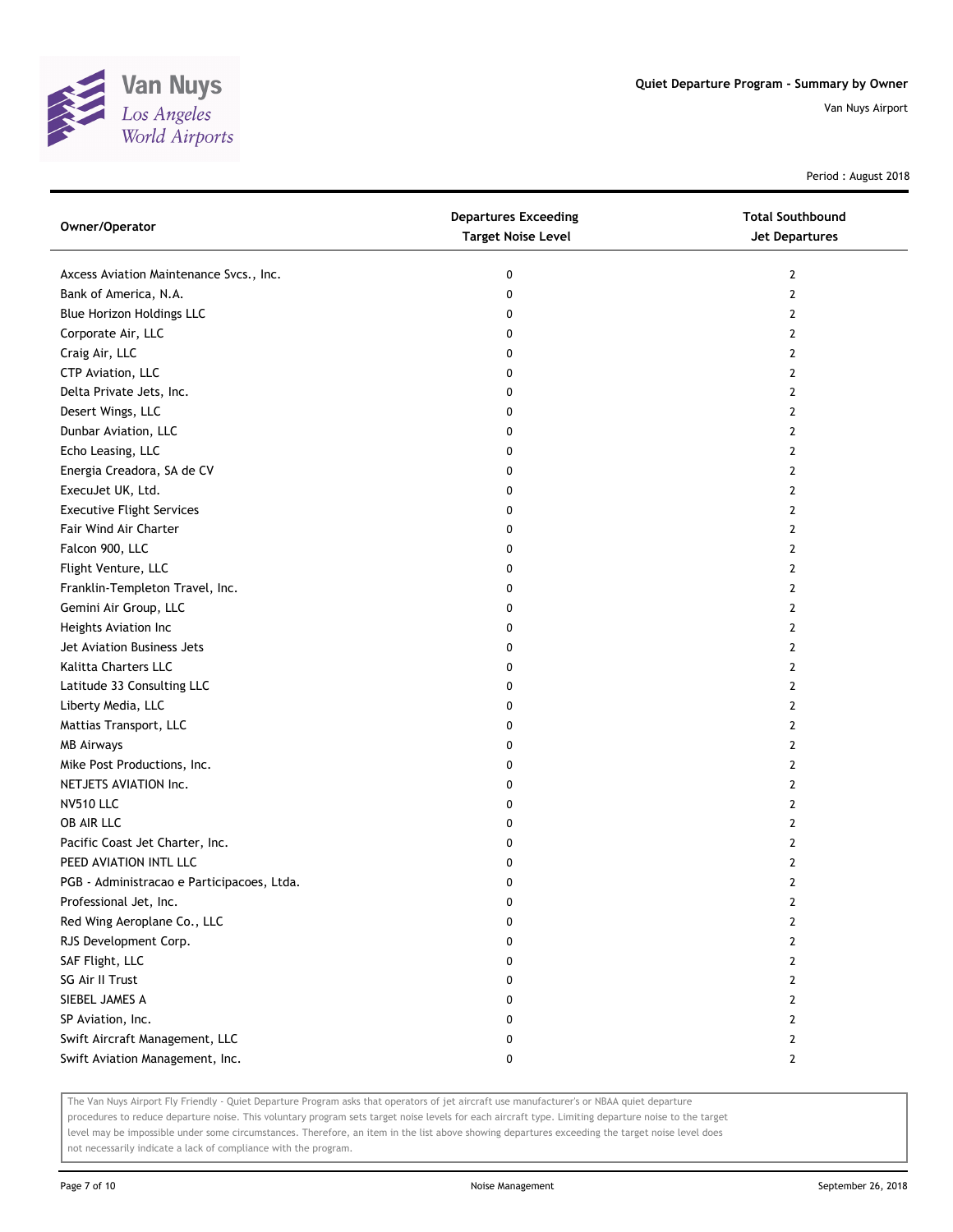

Period : August 2018

| Owner/Operator                                | <b>Departures Exceeding</b><br><b>Target Noise Level</b> | <b>Total Southbound</b><br>Jet Departures |
|-----------------------------------------------|----------------------------------------------------------|-------------------------------------------|
| Terra Dulce, LLC                              | 0                                                        | 2                                         |
| UNITED AIRLINES Inc.                          | 0                                                        | $\overline{2}$                            |
| WATERPARK MANAGEMENT INC                      | 0                                                        | 2                                         |
| Windsor Jet Management                        | 0                                                        | 2                                         |
| Wing Aviation, LLC                            | 0                                                        | 2                                         |
| !STORED AIRCRAFT excluding ex Aeroflot/C.I.S. | 0                                                        | 3                                         |
| AIR WISCONSIN AIRLINES Corp.                  | 0                                                        | 3                                         |
| Aircraft Evaluation & Management, Inc.        | 0                                                        | 3                                         |
| <b>AVJET Corporation</b>                      | 0                                                        | 3                                         |
| Beach Air II, LLC                             | 0                                                        | 3                                         |
| Business Jet Managers, Inc.                   | 0                                                        | 3                                         |
| Canyon Partners, LLC                          | 0                                                        | 3                                         |
| Crow Executive Air                            | 0                                                        | 3                                         |
| CX 34, LLC                                    | 0                                                        | 3                                         |
| Delux Public Charter, LLC                     | 0                                                        | 3                                         |
| EASYJET AIRLINE Co. Ltd                       | 0                                                        | 3                                         |
| Gemini Air Group, Inc.                        | 0                                                        | 3                                         |
| GreenEagles, LLC                              | 0                                                        | 3                                         |
| Hollister Aviation, LLC                       | 0                                                        | 3                                         |
| IMT Holdings Management Company, LLC          | 0                                                        | 3                                         |
| Jim Falk Lexus of Beverly Hills               | 0                                                        | 3                                         |
| KP Aviation Management, LLC                   | 0                                                        | 3                                         |
| Loacker, John R.                              | 0                                                        | 3                                         |
| Marquis Jet Partners Inc                      | 0                                                        | 3                                         |
| MTS Leasing, LLC                              | 0                                                        | 3                                         |
| NMH Aviation, Inc.                            | 0                                                        | 3                                         |
| Paragon Airways                               | 0                                                        | 3                                         |
| Park Air, LLC                                 | 0                                                        | 3                                         |
| Peabody Energy Corp                           | 0                                                        | 3                                         |
| Rockwell Riverbend Properties, LLC            | 0                                                        | 3                                         |
| RSH Consulting, LLC                           | 0                                                        | 3                                         |
| Scott, D. Gregory                             | 0                                                        | 3                                         |
| VMI Enterprises, LLC                          | 0                                                        | 3                                         |
| Alphacraft Air, LLC                           | 0                                                        | 4                                         |
| A-Ron Resources, LLC                          | 0                                                        | 4                                         |
| Ava Air, LLC                                  | 0                                                        | 4                                         |
| Beverly Hills Exotic Collection, LLC          | 0                                                        | 4                                         |
| CH Management Services, LLC                   | 0                                                        | 4                                         |
| DeBartolo Property Group Flight Department    | 0                                                        | 4                                         |
| Dumont Aircraft Charter, LLC                  | 0                                                        | 4                                         |
| Exclusive Jets, LLC                           | 0                                                        | 4                                         |
|                                               |                                                          |                                           |

The Van Nuys Airport Fly Friendly - Quiet Departure Program asks that operators of jet aircraft use manufacturer's or NBAA quiet departure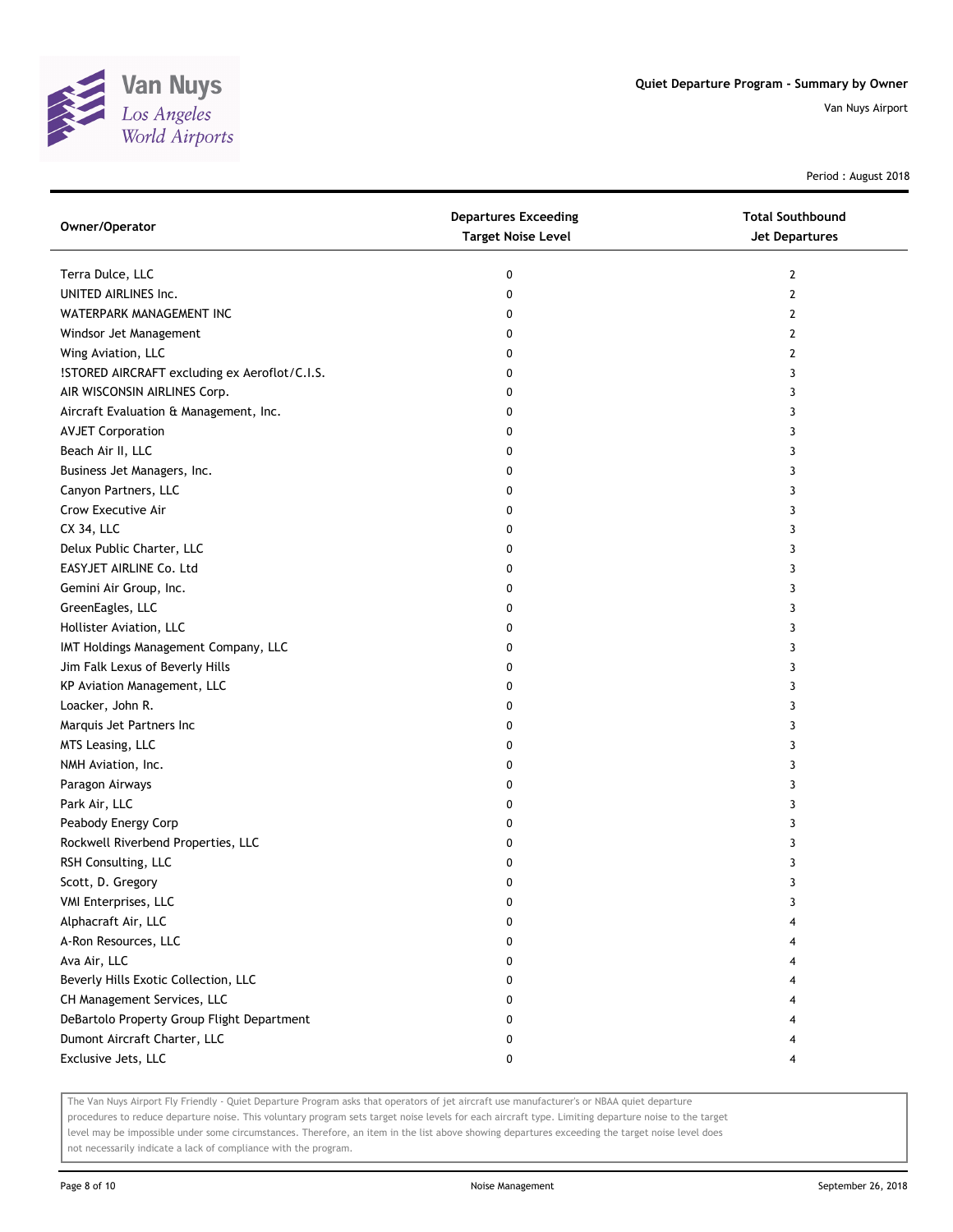

Period : August 2018

| Owner/Operator                                  | <b>Departures Exceeding</b><br><b>Target Noise Level</b> | <b>Total Southbound</b><br><b>Jet Departures</b> |
|-------------------------------------------------|----------------------------------------------------------|--------------------------------------------------|
| Flexjets                                        | 0                                                        | 4                                                |
| <b>Gama Aviation</b>                            | 0                                                        | 4                                                |
| Gama Charters, Inc.                             | 0                                                        |                                                  |
| Landmark Aviation Aircraft Management & Charter | 0                                                        |                                                  |
| Maroon Creek Holdings, LLC                      | 0                                                        |                                                  |
| McDonald Aviation, LLC                          | 0                                                        |                                                  |
| Priester Aviation, LLC                          | 0                                                        |                                                  |
| Rancho Pacific Holdings, LLC                    | 0                                                        | 4                                                |
| Superior Transportation Associates, Inc.        | 0                                                        | 4                                                |
| Talon Air Inc                                   | 0                                                        |                                                  |
| Tetra Financial Group, LLC                      | 0                                                        |                                                  |
| Trans-Pacific Air Charter, LLC                  | 0                                                        |                                                  |
| United Medical Devices, LLC                     | 0                                                        |                                                  |
| Westman Development, LLC                        | 0                                                        |                                                  |
| ATI Jet, Inc.                                   | 0                                                        | 5                                                |
| Berge Air, LLC                                  | 0                                                        | 5                                                |
| Cove Aviation Partners, LLC                     | 0                                                        | 5                                                |
| <b>East Holdings Limited</b>                    | 0                                                        | 5                                                |
| Jet Access Aviation, LLC                        | 0                                                        | 5                                                |
| Jet Ready                                       | 0                                                        | 5                                                |
| Meridian Air Charter                            | 0                                                        | 5                                                |
| Merle Norman Cosmetics, Inc.                    | 0                                                        | 5                                                |
| Mountain Aviation, Inc.                         | 0                                                        | 5                                                |
| MS600, LLC                                      | 0                                                        | 5                                                |
| Priority Air Charter LLC                        | 0                                                        | 5                                                |
| Starjet, Inc.                                   | 0                                                        | 5                                                |
| TVPX Aircraft Solutions, Inc.                   | 0                                                        | 5                                                |
| VistaJet Limited                                | 0                                                        | 5                                                |
| <b>Grossman Company Properties</b>              | 0                                                        | 6                                                |
| Leveled Wings, LLC                              | 0                                                        | 6                                                |
| Mountain Aviation, Inc                          | 0                                                        | 6                                                |
| Pacific Coast Jet, LLC                          | 0                                                        | 6                                                |
| Advanced Air, LLC                               | 0                                                        |                                                  |
| Desert Jet, LLC                                 | 0                                                        | 7                                                |
| FUGA, Inc.                                      | 0                                                        | 7                                                |
| Globaljet NA, LLC                               | 0                                                        | 7                                                |
| VLJ HA-420, LLC                                 | 0                                                        | 7                                                |
| Williams Communities, LLC                       | 0                                                        | 7                                                |
| Executive Airlines, SL                          | 0                                                        | 8                                                |
| Jet Aviation Business Jets, Inc.                | 0                                                        | 8                                                |
| Jet Set Aircraft, Inc.                          | 0                                                        | 8                                                |

The Van Nuys Airport Fly Friendly - Quiet Departure Program asks that operators of jet aircraft use manufacturer's or NBAA quiet departure